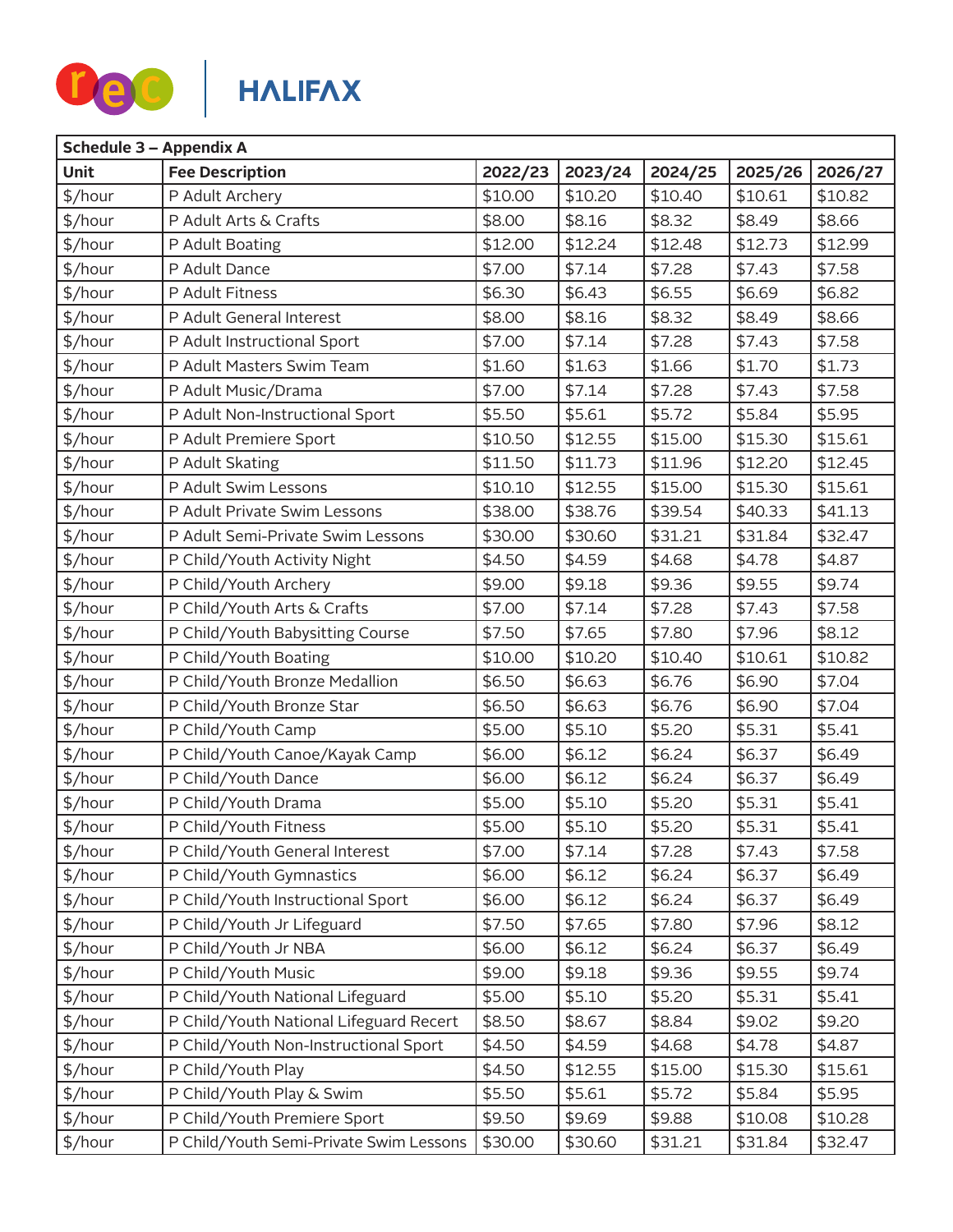

| \$/hour                   | P Child/Youth Skating                 | \$8.50   | \$8.67   | \$8.84   | \$9.02   | \$9.20   |
|---------------------------|---------------------------------------|----------|----------|----------|----------|----------|
| \$/hour                   | P Child/Youth Specialty Camp          | \$5.00   | \$5.10   | \$5.20   | \$5.31   | \$5.41   |
| \$/hour                   | P Child/Youth Swim Lessons            | \$10.10  | \$12.25  | \$15.00  | \$15.30  | \$15.61  |
| \$/hour                   | P Child/Youth Water Safety Instructor | \$6.50   | \$6.63   | \$6.76   | \$6.90   | \$7.04   |
| \$/hour                   | P HOUSE Adult Arts & Crafts           | \$7.00   | \$7.14   | \$7.28   | \$7.43   | \$7.58   |
| \$/hour                   | P HOUSE Child/Youth Arts & Crafts     | \$3.00   | \$3.06   | \$3.12   | \$3.18   | \$3.25   |
| \$/hour                   | P HOUSE Adult Fitness                 | \$6.50   | \$6.63   | \$6.76   | \$6.90   | \$7.04   |
| \$/hour                   | P HOUSE Child/Youth Fitness           | \$2.00   | \$2.04   | \$2.08   | \$2.12   | \$2.16   |
| \$/hour                   | P HOUSE Adult Sport                   | \$6.00   | \$6.12   | \$6.24   | \$6.37   | \$6.49   |
| \$/hour                   | P HOUSE Child/Youth Sport             | \$2.00   | \$2.04   | \$2.08   | \$2.12   | \$2.16   |
| \$/visit                  | D Aqua Loonie Swim                    | \$0.87   | \$0.89   | \$0.91   | \$0.92   | \$0.94   |
| \$/visit                  | D Aqua Shower Use                     | \$2.50   | \$2.55   | \$2.60   | \$2.65   | \$2.71   |
| \$/visit                  | D Aqua Toonie Swim                    | \$1.74   | \$1.77   | \$1.81   | \$1.85   | \$1.88   |
| \$/visit                  | D Grp Kayak/Canoe 12pl - 2 hours      | \$120.00 | \$122.40 | \$124.85 | \$127.34 | \$129.89 |
|                           | D Grp Kayak/Canoe 12pl - 3 hours      | \$180.00 | \$183.60 | \$187.27 | \$191.02 | \$194.84 |
| \$/visit                  | D Grp Kayak/Canoe 18pl - 2 hours      | \$180.00 | \$183.60 | \$187.27 | \$191.02 | \$194.84 |
|                           | D Grp Kayak/Canoe 18pl - 3 hours      | \$220.00 | \$224.40 | \$228.89 | \$233.47 | \$238.14 |
| \$/Month                  | D Play Care                           | \$17.00  | \$17.34  | \$17.69  | \$18.04  | \$18.40  |
| \$/visit                  | D 1 Visit Adult - Small               | \$2.50   | \$2.55   | \$2.60   | \$2.65   | \$2.71   |
| \$/Package                | V 10 Visit Adult - Small              | \$25.00  | \$25.50  | \$26.01  | \$26.53  | \$27.06  |
| \$/Package                | V 10 Visit SNR/YTH - Small            | \$18.75  | \$19.13  | \$19.51  | \$19.90  | \$20.30  |
| \$/visit                  | D 1 Visit Adult - Medium              | \$5.00   | \$5.10   | \$5.20   | \$5.31   | \$5.41   |
| \$/Package                | V 10 Visit Adult - Medium             | \$50.00  | \$51.00  | \$52.02  | \$53.06  | \$54.12  |
| \$/Package                | V 10 Visit SNR/YTH - Medium           | \$37.50  | \$38.25  | \$39.02  | \$39.80  | \$40.59  |
| \$/visit                  | D 1 Visit Adult - Large               | \$7.50   | \$7.65   | \$7.80   | \$7.96   | \$8.12   |
| \$/Package                | V 10 Visit Adult - Large              | \$75.00  | \$76.50  | \$78.03  | \$79.59  | \$81.18  |
| \$/Package                | V 10 Visit SNR/YTH - Large            | \$56.25  | \$57.38  | \$58.52  | \$59.69  | \$60.89  |
| \$/visit                  | D 1 Visit Adult - Major               | \$10.00  | \$10.20  | \$10.40  | \$10.61  | \$10.82  |
| \$/Package                | V 10 Visit Adult - Major              | \$100.00 | \$102.00 | \$104.04 | \$106.12 | \$108.24 |
| \$/Package                | V 10 Visit SNR/YTH - Major            | \$75.00  | \$76.50  | \$78.03  | \$79.59  | \$81.18  |
| \$/Package                | V Personal Train 1 30m                | \$16.50  | \$16.83  | \$17.17  | \$17.51  | \$17.86  |
| \$/Package                | V Personal Train 1 60m                | \$33.00  | \$33.66  | \$34.33  | \$35.02  | \$35.72  |
| \$/Package                | V Personal Train 12 30m               | \$198.00 | \$201.96 | \$206.00 | \$210.12 | \$214.32 |
| \$/Package                | V Personal Train 12 60m               | \$396.00 | \$403.92 | \$412.00 | \$420.24 | \$428.64 |
| \$/Package                | V Personal Train 3 30m                | \$49.50  | \$50.49  | \$51.50  | \$52.53  | \$53.58  |
| \$/Package                | V Personal Train 3 60m                | \$99.00  | \$100.98 | \$103.00 | \$105.06 | \$107.16 |
| \$/Package                | V Personal Train 6 30m                | \$99.00  | \$100.98 | \$103.00 | \$105.06 | \$107.16 |
| \$/Package                | V Personal Train 6 60m                | \$198.00 | \$201.96 | \$206.00 | \$210.12 | \$214.32 |
| \$/Package                | V Personal Training 30m               | \$16.50  | \$16.83  | \$17.17  | \$17.51  | \$17.86  |
| \$/Package                | V Personal Training 60m               | \$33.00  | \$33.66  | \$34.33  | \$35.02  | \$35.72  |
| \$/Season<br>Paid in full | M ADLT AquaOutdr Season               | \$70.00  | \$71.40  | \$72.83  | \$74.28  | \$75.77  |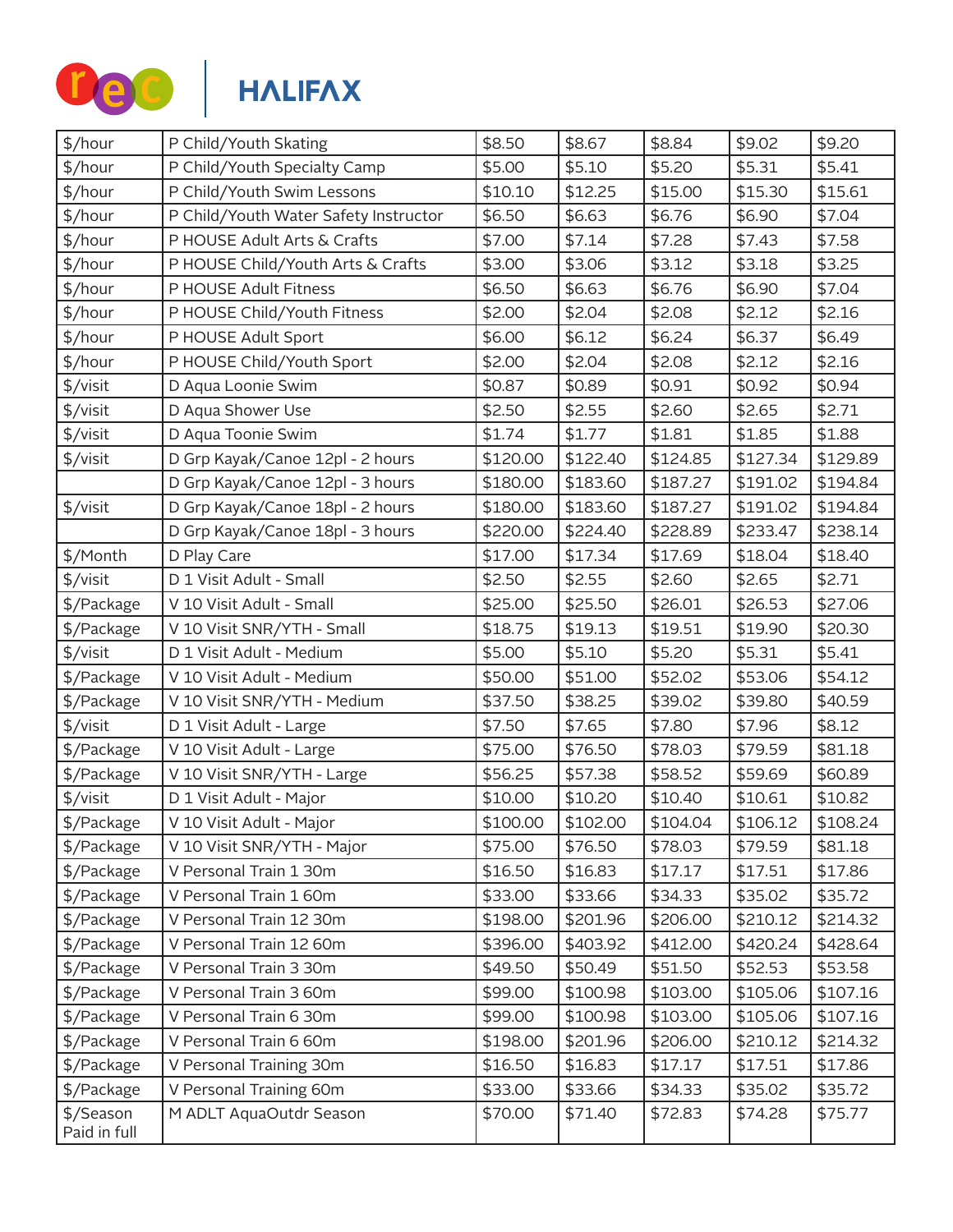

|                                            |                                     |          |          |          | \$27.06  |
|--------------------------------------------|-------------------------------------|----------|----------|----------|----------|
| M ADLT Community Recreation - Small        | \$25.00                             | \$25.50  | \$26.01  | \$26.53  | \$27.06  |
| M ADLT Community Recreation - Small        | \$275.00                            | \$280.50 | \$286.11 | \$291.83 | \$297.67 |
| M ADLT Community Recreation - Medium       | \$30.00                             | \$30.60  | \$31.21  | \$31.84  | \$32.47  |
| M ADLT Community Recreation - Medium       | \$30.00                             | \$30.60  | \$31.21  | \$31.84  | \$32.47  |
| M ADLT Community Recreation - Medium       | \$330.00                            | \$336.60 | \$343.33 | \$350.20 | \$357.20 |
| M ADLT Community Recreation - Large        | \$35.00                             | \$35.70  | \$36.41  | \$37.14  | \$37.89  |
| M ADLT Community Recreation - Large        | \$35.00                             | \$35.70  | \$36.41  | \$37.14  | \$37.89  |
| M ADLT Community Recreation - Large        | \$385.00                            | \$392.70 | \$400.55 | \$408.57 | \$416.74 |
| M ADLT Major Facility                      | \$40.00                             | \$40.80  | \$41.62  | \$42.45  | \$43.30  |
| M ADLT Major Facility                      | \$40.00                             | \$40.80  | \$41.62  | \$42.45  | \$43.30  |
| M ADLT Major Facility                      | \$440.00                            | \$448.80 | \$457.78 | \$466.93 | \$476.27 |
| M YTH/SNR AquaOutdr Season                 | \$52.50                             | \$53.55  | \$54.62  | \$55.71  | \$56.83  |
| M YTH/SNR Community Recreation -<br>Small  | \$18.75                             | \$19.13  | \$19.51  | \$19.90  | \$20.30  |
| M YTH/SNR Community Recreation -<br>Small  | \$18.75                             | \$19.13  | \$19.51  | \$19.90  | \$20.30  |
| M YTH/SNR Community Recreation -<br>Small  | \$206.00                            | \$210.12 | \$214.32 | \$218.61 | \$222.98 |
| M YTH/SNR Community Recreation -<br>Medium | \$22.50                             | \$22.95  | \$23.41  | \$23.88  | \$24.35  |
| M YTH/SNR Community Recreation -<br>Medium | \$22.50                             | \$22.95  | \$23.41  | \$23.88  | \$24.35  |
| M YTH/SNR Community Recreation -<br>Medium | \$247.50                            | \$252.45 | \$257.50 | \$262.65 | \$267.90 |
| M YTH/SNR Community Recreation -<br>Large  | \$26.25                             | \$26.78  | \$27.31  | \$27.86  | \$28.41  |
| M YTH/SNR Community Recreation -<br>Large  | \$26.25                             | \$26.78  | \$27.31  | \$27.86  | \$28.41  |
| M YTH/SNR Community Recreation -<br>Large  | \$288.75                            | \$294.53 | \$300.42 | \$306.42 | \$312.55 |
| M YTH/SNR Major Facility                   | \$30.00                             | \$30.60  | \$31.21  | \$31.84  | \$32.47  |
| M YTH/SNR Major Facility                   | \$30.00                             | \$30.60  | \$31.21  | \$31.84  | \$32.47  |
|                                            | M ADLT Community Recreation - Small | \$25.00  | \$25.50  | \$26.01  | \$26.53  |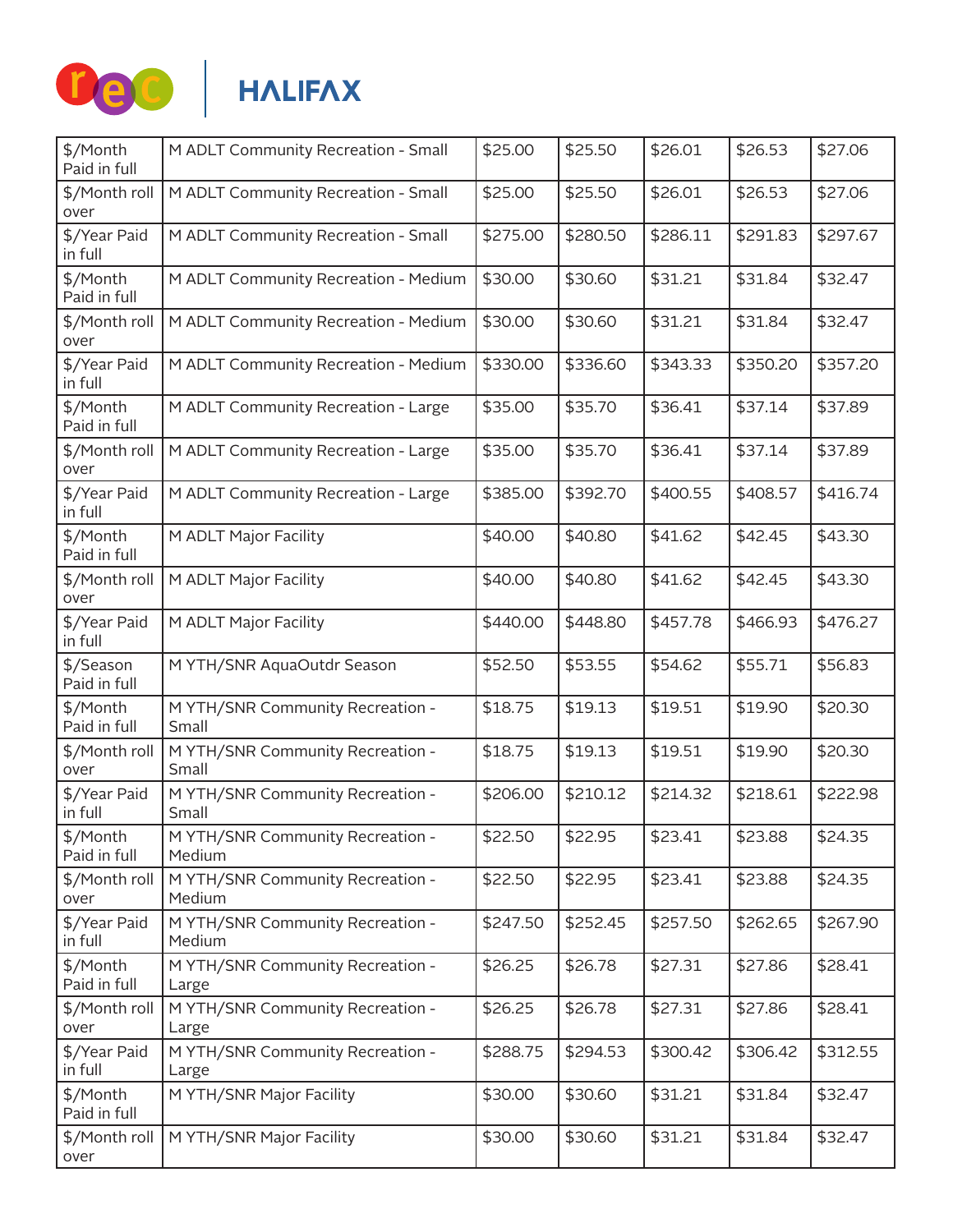

| \$/Year Paid<br>in full   | MYTH/SNR Major Facility                    | \$330.00 | \$336.60 | \$343.33 | \$350.20 | \$357.20 |
|---------------------------|--------------------------------------------|----------|----------|----------|----------|----------|
| \$/Season<br>Paid in full | M HOUSE AquaOutdr Season                   | \$140.00 | \$142.80 | \$145.66 | \$148.57 | \$151.54 |
| \$/Month<br>Paid in full  | M HOUSE Community Recreation - Small       | \$45.00  | \$45.90  | \$46.82  | \$47.75  | \$48.71  |
| \$/Month roll<br>over     | M HOUSE Community Recreation - Small       | \$45.00  | \$45.90  | \$46.82  | \$47.75  | \$48.71  |
| \$/Year Paid<br>in full   | M HOUSE Community Recreation - Small       | \$495.00 | \$504.90 | \$515.00 | \$525.30 | \$535.80 |
| \$/Month<br>Paid in full  | M HOUSE Community Recreation - Medi-<br>um | \$50.00  | \$51.00  | \$52.02  | \$53.06  | \$54.12  |
| \$/Month roll<br>over     | M HOUSE Community Recreation - Medi-<br>um | \$50.00  | \$51.00  | \$52.02  | \$53.06  | \$54.12  |
| \$/Year Paid<br>in full   | M HOUSE Community Recreation - Medi-<br>um | \$550.00 | \$561.00 | \$572.22 | \$583.66 | \$595.34 |
| \$/Month<br>Paid in full  | M HOUSE Community Recreation - Large       | \$55.00  | \$56.10  | \$57.22  | \$58.37  | \$59.53  |
| \$/Month roll<br>over     | M HOUSE Community Recreation - Large       | \$55.00  | \$56.10  | \$57.22  | \$58.37  | \$59.53  |
| \$/Year Paid<br>in full   | M HOUSE Community Recreation - Large       | \$605.00 | \$617.10 | \$629.44 | \$642.03 | \$654.87 |
| \$/Month<br>Paid in full  | M HOUSE Major Facility                     | \$60.00  | \$61.20  | \$62.42  | \$63.67  | \$64.95  |
| \$/Month roll<br>over     | M HOUSE Major Facility                     | \$60.00  | \$61.20  | \$62.42  | \$63.67  | \$64.95  |
| \$/Year Paid<br>in full   | M HOUSE Major Facility                     | \$660.00 | \$673.20 | \$686.66 | \$700.40 | \$714.41 |
| \$/Program<br>or Item     | P Adult Flat Rate \$5                      | \$5.00   | \$5.00   | \$5.00   | \$5.00   | \$5.00   |
| \$/Program<br>or Item     | P Adult Flat Rate \$10                     | \$10.00  | \$10.00  | \$10.00  | \$10.00  | \$10.00  |
| \$/Program<br>or Item     | P Adult Flat Rate \$15                     | \$15.00  | \$15.00  | \$15.00  | \$15.00  | \$15.00  |
| \$/Program<br>or Item     | P Adult Flat Rate \$20                     | \$20.00  | \$20.00  | \$20.00  | \$20.00  | \$20.00  |
| \$/Program<br>or Item     | P Adult Flat Rate \$25                     | \$25.00  | \$25.00  | \$25.00  | \$25.00  | \$25.00  |
| \$/Program<br>or Item     | P Adult Flat Rate \$30                     | \$30.00  | \$30.00  | \$30.00  | \$30.00  | \$30.00  |
| \$/Program<br>or Item     | P Adult Flat Rate \$35                     | \$35.00  | \$35.00  | \$35.00  | \$35.00  | \$35.00  |
| \$/Program<br>or Item     | P Adult Flat Rate \$40                     | \$40.00  | \$40.00  | \$40.00  | \$40.00  | \$40.00  |
| \$/Program<br>or Item     | P Adult Flat Rate \$45                     | \$45.00  | \$45.00  | \$45.00  | \$45.00  | \$45.00  |
| \$/Program<br>or Item     | P Adult Flat Rate \$50                     | \$50.00  | \$50.00  | \$50.00  | \$50.00  | \$50.00  |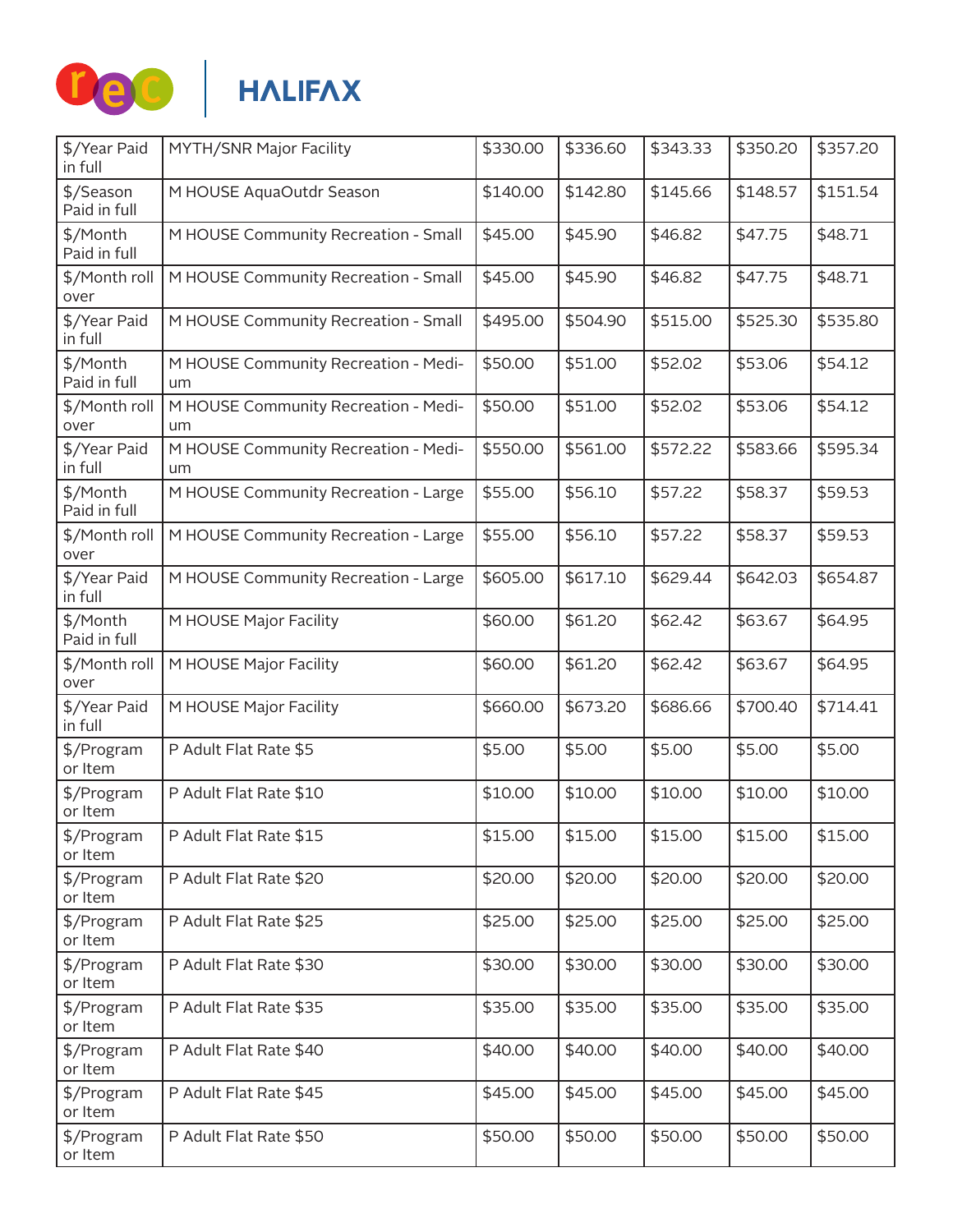

| \$/Program<br>or Item | P Adult Flat Rate \$55       | \$55.00  | \$55.00  | \$55.00  | \$55.00  | \$55.00  |
|-----------------------|------------------------------|----------|----------|----------|----------|----------|
| \$/Program<br>or Item | P Adult Flat Rate \$60       | \$60.00  | \$60.00  | \$60.00  | \$60.00  | \$60.00  |
| \$/Program<br>or Item | P Adult Flat Rate \$65       | \$65.00  | \$65.00  | \$65.00  | \$65.00  | \$65.00  |
| \$/Program<br>or Item | P Adult Flat Rate \$70       | \$70.00  | \$70.00  | \$70.00  | \$70.00  | \$70.00  |
| \$/Program<br>or Item | P Adult Flat Rate \$75       | \$75.00  | \$75.00  | \$75.00  | \$75.00  | \$75.00  |
| \$/Program<br>or Item | P Adult Flat Rate \$80       | \$80.00  | \$80.00  | \$80.00  | \$80.00  | \$80.00  |
| \$/Program<br>or Item | P Adult Flat Rate \$85       | \$85.00  | \$85.00  | \$85.00  | \$85.00  | \$85.00  |
| \$/Program<br>or Item | P Adult Flat Rate \$90       | \$90.00  | \$90.00  | \$90.00  | \$90.00  | \$90.00  |
| \$/Program<br>or Item | P Adult Flat Rate \$95       | \$95.00  | \$95.00  | \$95.00  | \$95.00  | \$95.00  |
| \$/Program<br>or Item | P Adult Flat Rate \$100      | \$100.00 | \$100.00 | \$100.00 | \$100.00 | \$100.00 |
| \$/Program<br>or Item | P Adult Flat Rate \$105      | \$105.00 | \$105.00 | \$105.00 | \$105.00 | \$105.00 |
| \$/Program<br>or Item | P Adult Flat Rate \$110      | \$110.00 | \$110.00 | \$110.00 | \$110.00 | \$110.00 |
| \$/Program<br>or Item | P Adult Flat Rate \$115      | \$115.00 | \$115.00 | \$115.00 | \$115.00 | \$115.00 |
| \$/Program<br>or Item | P Adult Flat Rate \$120      | \$120.00 | \$120.00 | \$120.00 | \$120.00 | \$120.00 |
| \$/Program<br>or Item | P Child/Youth Flat Rate \$5  | \$5.00   | \$5.00   | \$5.00   | \$5.00   | \$5.00   |
| \$/Program<br>or Item | P Child/Youth Flat Rate \$10 | \$10.00  | \$10.00  | \$10.00  | \$10.00  | \$10.00  |
| \$/Program<br>or Item | P Child/Youth Flat Rate \$15 | \$15.00  | \$15.00  | \$15.00  | \$15.00  | \$15.00  |
| \$/Program<br>or Item | P Child/Youth Flat Rate \$20 | \$20.00  | \$20.00  | \$20.00  | \$20.00  | \$20.00  |
| \$/Program<br>or Item | P Child/Youth Flat Rate \$25 | \$25.00  | \$25.00  | \$25.00  | \$25.00  | \$25.00  |
| \$/Program<br>or Item | P Child/Youth Flat Rate \$30 | \$30.00  | \$30.00  | \$30.00  | \$30.00  | \$30.00  |
| \$/Program<br>or Item | P Child/Youth Flat Rate \$35 | \$35.00  | \$35.00  | \$35.00  | \$35.00  | \$35.00  |
| \$/Program<br>or Item | P Child/Youth Flat Rate \$40 | \$40.00  | \$40.00  | \$40.00  | \$40.00  | \$40.00  |
| \$/Program<br>or Item | P Child/Youth Flat Rate \$45 | \$45.00  | \$45.00  | \$45.00  | \$45.00  | \$45.00  |
| \$/Program<br>or Item | P Child/Youth Flat Rate \$50 | \$50.00  | \$50.00  | \$50.00  | \$50.00  | \$50.00  |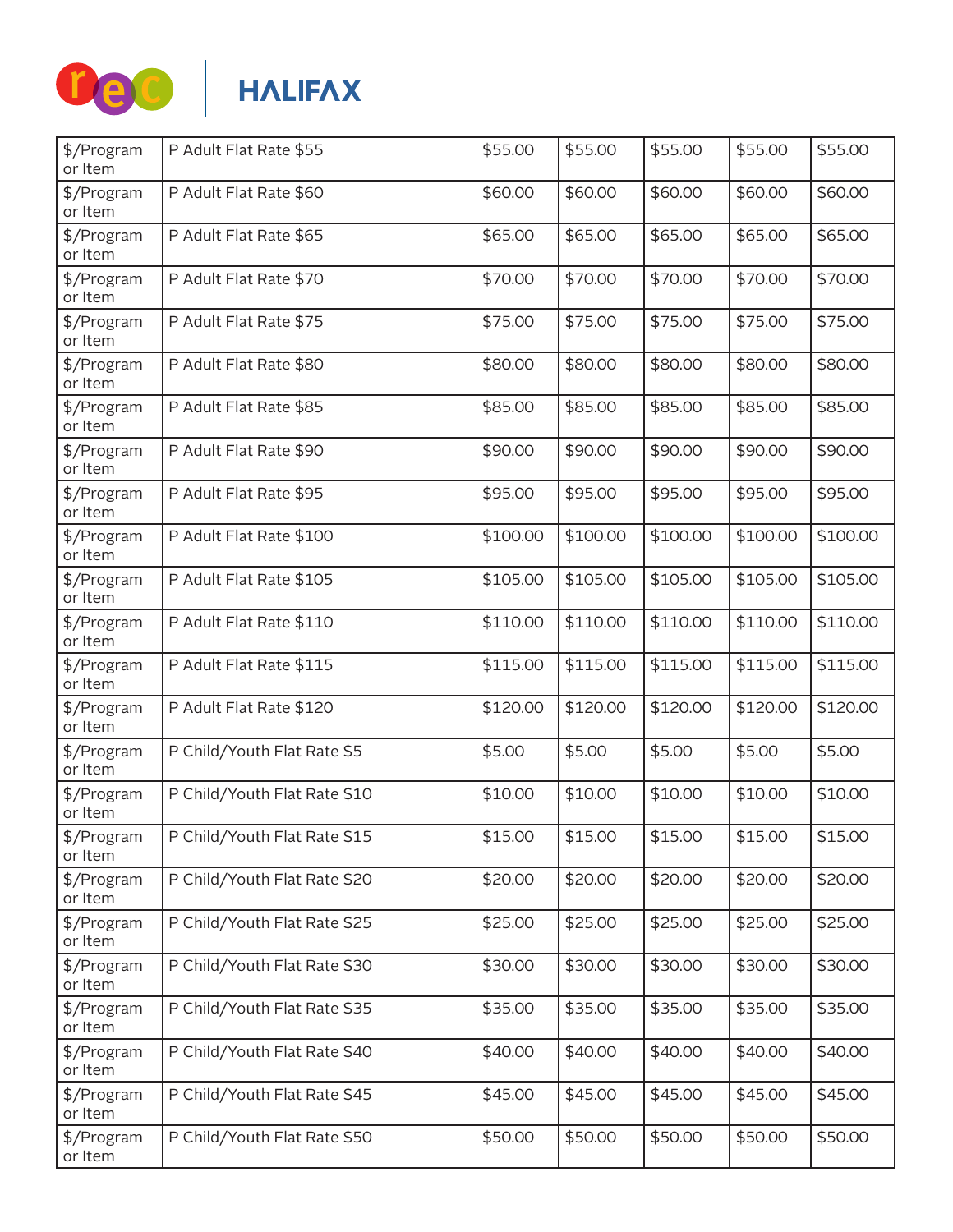

| $\frac{1}{2}$ /Program<br>or Item | P Child/Youth Flat Rate \$55 | \$55.00 | \$55.00 | \$55.00 | \$55.00 | \$55.00 |
|-----------------------------------|------------------------------|---------|---------|---------|---------|---------|
| \$/Program<br>or Item             | P Child/Youth Flat Rate \$60 | \$60.00 | \$60.00 | \$60.00 | \$60.00 | \$60.00 |
| $\frac{1}{2}$ /Program<br>or Item | P Child/Youth Flat Rate \$65 | \$65.00 | \$65.00 | \$65.00 | \$65.00 | \$65.00 |
| $\frac{1}{2}$ /Program<br>or Item | P Child/Youth Flat Rate \$70 | \$70.00 | \$70.00 | \$70.00 | \$70.00 | \$70.00 |
| \$/Program<br>or Item             | P Child/Youth Flat Rate \$75 | \$75.00 | \$75.00 | \$75.00 | \$75.00 | \$75.00 |
| \$/Program<br>or Item             | P Child/Youth Flat Rate \$80 | \$80.00 | \$80.00 | \$80.00 | \$80.00 | \$80.00 |
|                                   |                              |         |         |         |         |         |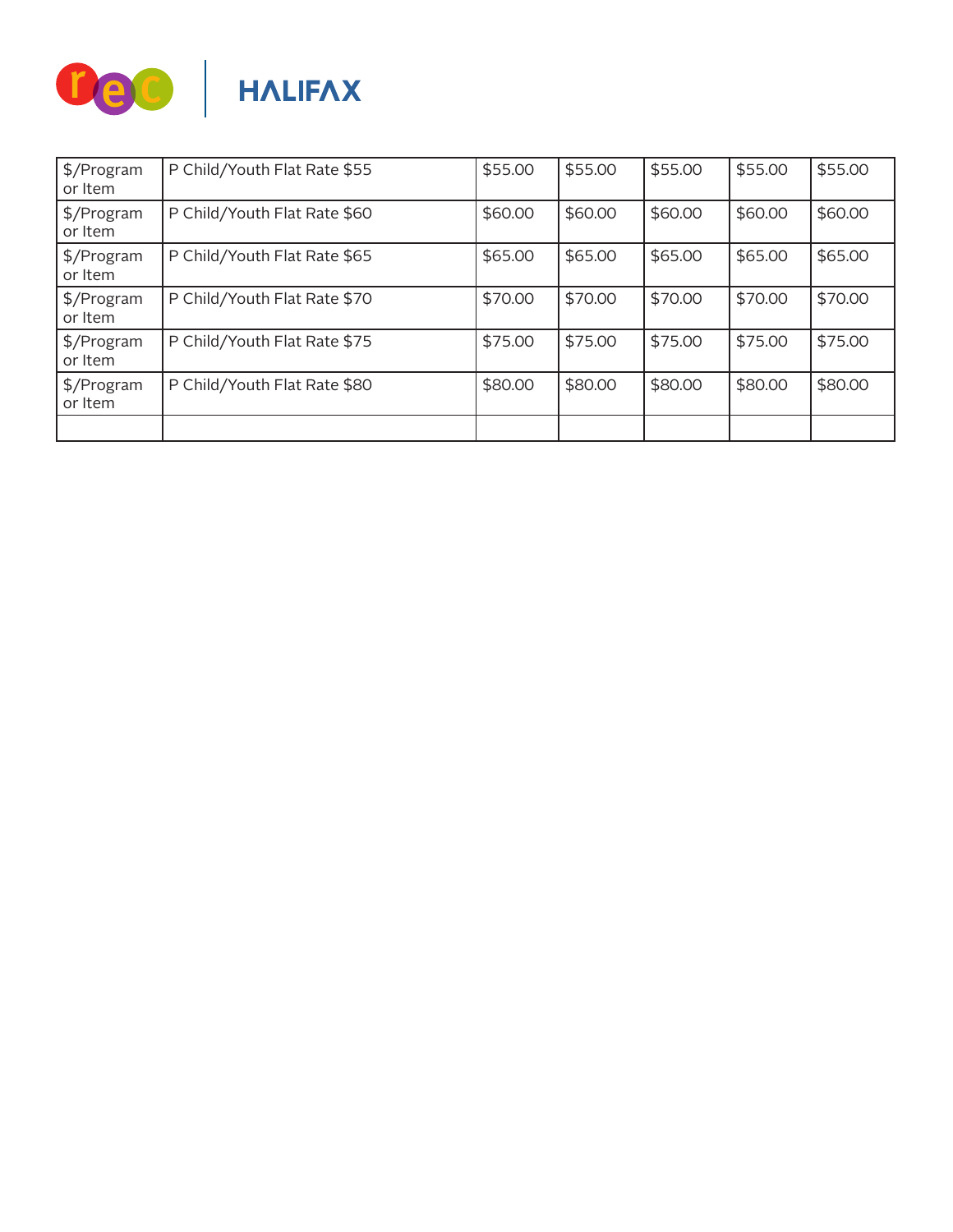

| <b>Schedule 4 - Appendix A</b> |                                                         |          |          |          |          |          |  |  |
|--------------------------------|---------------------------------------------------------|----------|----------|----------|----------|----------|--|--|
| Unit                           | <b>Fee Description</b>                                  | 2022/23  | 2023/24  | 2024/25  | 2025/26  | 2026/27  |  |  |
| \$/Hour                        | All-Weather Field Adult Prime                           | \$76.00  | \$77.52  | \$79.07  | \$80.65  | \$82.26  |  |  |
| \$/Hour                        | All-Weather Field Adult Non-Prime                       | \$45.60  | \$46.51  | \$47.44  | \$48.39  | \$49.36  |  |  |
| \$/Hour                        | All-Weather Field Youth Prime                           | \$45.60  | \$46.51  | \$47.44  | \$48.39  | \$49.36  |  |  |
| \$/Hour                        | All-Weather Field Youth Non-Prime                       | \$30.40  | \$31.01  | \$31.63  | \$32.26  | \$32.91  |  |  |
| \$/Hour                        | All-Weather Field Corporate Prime                       | \$76.00  | \$77.52  | \$79.07  | \$80.65  | \$82.26  |  |  |
| \$/Hour                        | All-Weather Field Corporate Non-Prime                   | \$76.00  | \$77.52  | \$79.07  | \$80.65  | \$82.26  |  |  |
| \$/Hour                        | Arenas Ice Adult Prime                                  | \$225.00 | \$229.50 | \$234.09 | \$238.77 | \$243.55 |  |  |
| \$/Hour                        | Arenas Ice Adult Non-Prime                              | \$135.00 | \$137.70 | \$140.45 | \$143.26 | \$146.13 |  |  |
| \$/Hour                        | Arenas Ice Youth Prime                                  | \$180.00 | \$183.60 | \$187.27 | \$191.02 | \$194.84 |  |  |
| \$/Hour                        | Arenas Ice Youth Non-Prime                              | \$90.00  | \$91.80  | \$93.64  | \$95.51  | \$97.42  |  |  |
| \$/Hour                        | Arenas Ice Corporate Prime                              | \$225.00 | \$229.50 | \$234.09 | \$238.77 | \$243.55 |  |  |
| \$/Hour                        | Arenas Ice Corporate Non-Prime                          | \$225.00 | \$229.50 | \$234.09 | \$238.77 | \$243.55 |  |  |
| \$/Hour                        | Arenas Ice Spring & Summer                              | \$225.00 | \$229.50 | \$234.09 | \$238.77 | \$243.55 |  |  |
| \$/Hour                        | Arenas Ice Ticket Ice Figure Skating<br>Youth Non-Prime | \$15.00  | \$15.30  | \$15.61  | \$15.92  | \$16.24  |  |  |
| \$/Hour                        | Arenas Ice Ticket Ice Goaltending Youth<br>Non-Prime    | \$20.00  | \$20.40  | \$20.81  | \$21.22  | \$21.65  |  |  |
| \$/Hour                        | Arenas Dry-Floor Adult                                  | \$76.00  | \$77.52  | \$79.07  | \$80.65  | \$82.26  |  |  |
| \$/Hour                        | Arenas Dry-Floor Youth                                  | \$60.80  | \$62.02  | \$63.26  | \$64.52  | \$65.81  |  |  |
| \$/Hour                        | Arenas Dry-Floor Corporate                              | \$76.00  | \$77.52  | \$79.07  | \$80.65  | \$82.26  |  |  |
| \$/Hour                        | <b>Ball Diamonds AA Adult</b>                           | \$18.25  | \$18.62  | \$18.99  | \$19.37  | \$19.75  |  |  |
| \$/Hour                        | <b>Ball Diamonds AA Youth</b>                           | \$9.12   | \$9.30   | \$9.49   | \$9.68   | \$9.87   |  |  |
| \$/Hour                        | <b>Ball Diamonds AA Corporate</b>                       | \$21.90  | \$22.34  | \$22.78  | \$23.24  | \$23.71  |  |  |
| \$/Hour                        | <b>Ball Diamonds A Adult</b>                            | \$17.35  | \$17.70  | \$18.05  | \$18.41  | \$18.78  |  |  |
| \$/Hour                        | <b>Ball Diamonds A Youth</b>                            | \$8.67   | \$8.84   | \$9.02   | \$9.20   | \$9.38   |  |  |
| \$/Hour                        | <b>Ball Diamonds A Corporate</b>                        | \$20.82  | \$21.24  | \$21.66  | \$22.09  | \$22.54  |  |  |
| \$/Hour                        | <b>Ball Diamonds B Adult</b>                            | \$16.43  | \$16.76  | \$17.09  | \$17.44  | \$17.78  |  |  |
| \$/Hour                        | <b>Ball Diamonds B Youth</b>                            | \$8.22   | \$8.38   | \$8.55   | \$8.72   | \$8.90   |  |  |
| \$/Hour                        | <b>Ball Diamonds B Corporate</b>                        | \$19.71  | \$20.10  | \$20.51  | \$20.92  | \$21.33  |  |  |
| \$/Hour                        | <b>Ball Diamonds C Adult</b>                            | \$15.52  | \$15.83  | \$16.15  | \$16.47  | \$16.80  |  |  |
| \$/Hour                        | <b>Ball Diamonds C Youth</b>                            | \$7.76   | \$7.92   | \$8.07   | \$8.23   | \$8.40   |  |  |
| \$/Hour                        | <b>Ball Diamonds C Corporate</b>                        | \$18.62  | \$18.99  | \$19.37  | \$19.76  | \$20.15  |  |  |
| \$/Hour                        | <b>Ball Diamonds D Adult</b>                            | \$9.13   | \$9.31   | \$9.50   | \$9.69   | \$9.88   |  |  |
| \$/Hour                        | <b>Ball Diamonds D Youth</b>                            | \$4.57   | \$4.66   | \$4.75   | \$4.85   | \$4.95   |  |  |
| $$/$ Hour                      | <b>Ball Diamonds D Corporate</b>                        | \$10.96  | \$11.18  | \$11.40  | \$11.63  | \$11.86  |  |  |
| \$/Day                         | <b>Ball Diamonds Tournament Adult</b>                   | \$131.48 | \$134.11 | \$136.79 | \$139.53 | \$142.32 |  |  |
| $\frac{1}{2}$ /Day             | Ball Diamonds Tournament Youth                          | \$65.74  | \$67.05  | \$68.40  | \$69.76  | \$71.16  |  |  |
| \$/Hour                        | Sport Fields AAA Adult                                  | \$76.00  | \$77.52  | \$79.07  | \$80.65  | \$82.26  |  |  |
| \$/Hour                        | Sport Fields AAA Youth                                  | \$45.60  | \$46.51  | \$47.44  | \$48.39  | \$49.36  |  |  |
| \$/Hour                        | Sport Fields AAA Corporate                              | \$167.00 | \$170.34 | \$173.75 | \$177.22 | \$180.77 |  |  |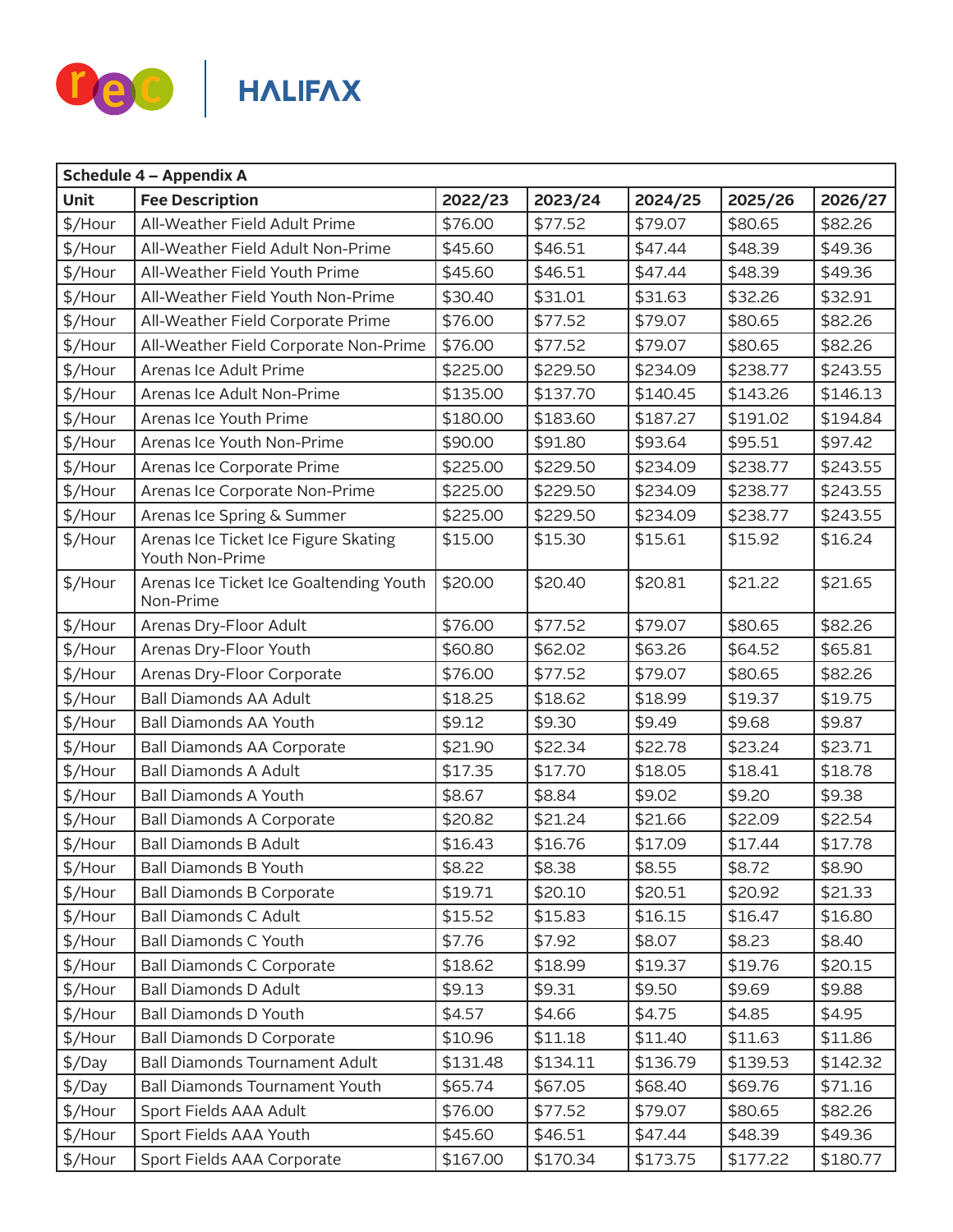

| \$/Hour            | Sport Fields AA Adult                | \$18.25                | \$18.62                | \$18.99                | \$19.37                | \$19.75                |
|--------------------|--------------------------------------|------------------------|------------------------|------------------------|------------------------|------------------------|
| \$/Hour            | Sport Fields AA Youth                | \$9.12                 | \$9.30                 | \$9.49                 | \$9.68                 | \$9.87                 |
| \$/Hour            | Sport Fields AA Corporate            | \$21.90                | \$22.34                | \$22.78                | \$23.24                | \$23.71                |
| \$/Hour            | Sport Fields A Adult                 | \$17.35                | \$17.70                | \$18.05                | \$18.41                | \$18.78                |
| \$/Hour            | Sport Fields A Youth                 | \$8.67                 | \$8.84                 | \$9.02                 | \$9.20                 | \$9.38                 |
| \$/Hour            | Sport Fields A Corporate             | \$20.82                | \$21.24                | \$21.66                | \$22.09                | \$22.54                |
| \$/Hour            | Sport Fields B Adult                 | \$16.43                | \$16.76                | \$17.09                | \$17.44                | \$17.78                |
| \$/Hour            | Sport Fields B Youth                 | \$8.22                 | \$8.38                 | \$8.55                 | \$8.72                 | \$8.90                 |
| \$/Hour            | Sport Fields B Corporate             | \$19.71                | \$20.10                | \$20.51                | \$20.92                | \$21.33                |
| \$/Hour            | Sport Fields C Adult                 | \$15.52                | \$15.83                | \$16.15                | \$16.47                | \$16.80                |
| \$/Hour            | Sport Fields C Youth                 | \$7.76                 | \$7.92                 | \$8.07                 | \$8.23                 | \$8.40                 |
| \$/Hour            | Sport Fields C Corporate             | \$18.62                | \$18.99                | \$19.37                | \$19.76                | \$20.15                |
| \$/Hour            | Sport Fields D Adult                 | \$9.13                 | \$9.31                 | \$9.50                 | \$9.69                 | \$9.88                 |
| \$/Hour            | Sport Fields D Youth                 | \$4.57                 | \$4.66                 | \$4.75                 | \$4.85                 | \$4.95                 |
| \$/Hour            | Sport Fields D Corporate             | \$10.96                | \$11.18                | \$11.40                | \$11.63                | \$11.86                |
| \$/Hour            | <b>Sport Courts Adult</b>            | \$13.00                | \$13.26                | \$13.53                | \$13.80                | \$14.07                |
| \$/Hour            | Sport Courts Youth                   | \$10.40                | \$10.61                | \$10.82                | \$11.04                | \$11.26                |
| \$/Hour            | <b>Sport Courts Corporate</b>        | \$13.00                | \$13.26                | \$13.53                | \$13.80                | \$14.07                |
| \$/Hour            | Outdoor Pads Adult                   | \$19.95                | \$20.35                | \$20.76                | \$21.17                | \$21.59                |
| \$/Hour            | Outdoor Pads Youth                   | \$15.96                | \$16.28                | \$16.60                | \$16.94                | \$17.28                |
| \$/Hour            | Outdoor Pads Corporate               | "\$<br>19.00<br>19.95" | "\$<br>19.38<br>20.35" | "\$<br>19.77<br>20.76" | "\$<br>20.16<br>21.17" | "\$<br>20.57<br>21.59" |
| \$/Hour            | <b>Track Adult</b>                   | \$13.69                | \$13.96                | \$14.24                | \$14.53                | \$14.82                |
| \$/Hour            | <b>Track Youth</b>                   | \$10.95                | \$11.17                | \$11.39                | \$11.62                | \$11.85                |
| \$/Hour            | <b>Track Corporate</b>               | \$13.69                | \$13.96                | \$14.24                | \$14.53                | \$14.82                |
| $\frac{1}{2}$ /Day | Regular Park Rental <4 hours         | \$39.47                | \$40.26                | \$41.06                | \$41.89                | \$42.72                |
| $\frac{1}{2}$ /Day | Regular Park Rental >4 hours         | \$85.15                | \$86.85                | \$88.59                | \$90.36                | \$92.17                |
| \$/Event           | Wedding                              | \$85.15                | \$86.85                | \$88.59                | \$90.36                | \$92.17                |
| $\frac{1}{2}$ /Day | <b>Special Event Site</b>            | \$85.15                | \$86.85                | \$88.59                | \$90.36                | \$92.17                |
| $\frac{1}{2}$ /Day | <b>Filming Corporate</b>             | \$133.04               | \$135.70               | \$138.41               | \$141.18               | \$144.01               |
| $\frac{1}{2}$ /Day | Filming Not-for Profit               | \$66.52                | \$67.85                | \$69.21                | \$70.59                | \$72.00                |
| \$/Event           | Emera Oval                           | \$85.15                | \$86.85                | \$88.59                | \$90.36                | \$92.17                |
| \$/Event           | Emera Oval Pavilion                  | \$133.03               | \$135.69               | \$138.40               | \$141.17               | \$144.00               |
| \$/Hour            | Emera Oval Additional onsite staff   | \$15.08                | \$15.38                | \$15.69                | \$16.00                | \$16.32                |
| \$/Admin<br>Fee    | R Fee Key Sign Out \$25              | \$25.00                | \$25.00                | \$25.00                | \$25.00                | \$25.00                |
| \$/Admin<br>Fee    | R Fee Special Event Tent             | \$100.00               | \$100.00               | \$100.00               | \$100.00               | \$100.00               |
| $$/De-$<br>posit   | R Arena \$1000 Deposit Special Event | \$869.56               | \$869.56               | \$869.56               | \$869.56               | \$869.56               |
| \$/Hour            | REC Facility Rental Room A Adult     | \$30.00                | \$30.60                | \$31.21                | \$31.84                | \$32.47                |
| \$/Hour            | REC Facility Rental Room A Youth     | \$15.00                | \$15.30                | \$15.61                | \$15.92                | \$16.24                |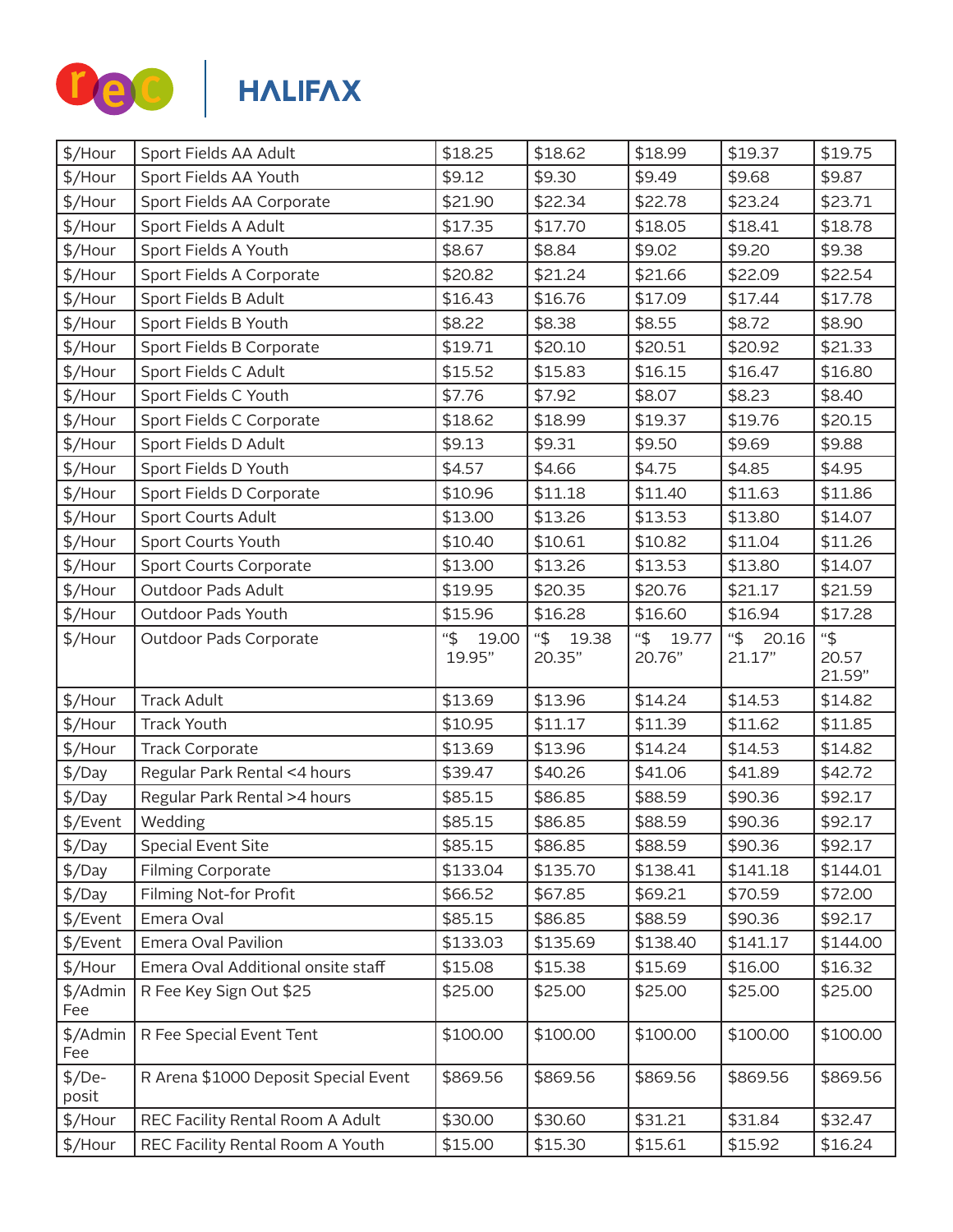

|                                                   |                                      |                    |          |          | \$16.24  |
|---------------------------------------------------|--------------------------------------|--------------------|----------|----------|----------|
| REC Facility Rental Room B Adult                  |                                      | \$25.50            | \$26.01  | \$26.53  | \$27.06  |
| REC Facility Rental Room B Youth                  | \$12.50                              | \$12.75            | \$13.01  | \$13.27  | \$13.53  |
| REC Facility Rental Room B Community              | \$12.50                              | \$12.75            | \$13.01  | \$13.27  | \$13.53  |
| REC Facility Rental Room C Adult                  | \$20.00                              | \$20.40            | \$20.81  | \$21.22  | \$21.65  |
| REC Facility Rental Room C Youth                  | \$10.00                              | \$10.20            | \$10.40  | \$10.61  | \$10.82  |
| REC Facility Rental Room C Community              | \$10.00                              | \$10.20            | \$10.40  | \$10.61  | \$10.82  |
| REC Facility Rental Room D Adult                  | \$10.00                              | \$10.20            | \$10.40  | \$10.61  | \$10.82  |
| REC Facility Rental Room D Youth                  | \$5.00                               | \$5.10             | \$5.20   | \$5.31   | \$5.41   |
| REC Facility Rental Room D Community              | \$5.00                               | \$5.10             | \$5.20   | \$5.31   | \$5.41   |
| REC Facility Gymnasium A Adult                    | \$43.75                              | \$44.63            | \$45.52  | \$46.43  | \$47.36  |
| REC Facility Gymnasium A Youth                    | \$35.00                              | \$35.70            | \$36.41  | \$37.14  | \$37.89  |
| REC Facility Gymnasium A Corporate                | \$120.00                             | \$122.40           | \$124.85 | \$127.34 | \$129.89 |
| REC Facility Gymnasium B Adult                    | \$33.75                              | \$34.43            | \$35.11  | \$35.82  | \$36.53  |
| REC Facility Gymnasium B Youth                    | \$27.00                              | \$27.54            | \$28.09  | \$28.65  | \$29.23  |
| REC Facility Gymnasium B Corporate                | \$90.00                              | \$91.80            | \$93.64  | \$95.51  | \$97.42  |
| REC Facility Gymnasium C Adult                    | \$35.00                              | \$35.70            | \$36.41  | \$37.14  | \$37.89  |
| REC Facility Gymnasium C Youth                    | \$20.00                              | \$20.40            | \$20.81  | \$21.22  | \$21.65  |
| REC Facility Gymnasium D Adult                    | \$32.50                              | \$33.15            | \$33.81  | \$34.49  | \$35.18  |
| REC Facility Gymnasium D Youth                    | \$17.00                              | \$17.34            | \$17.69  | \$18.04  | \$18.40  |
| REC Facility Gymnasium A & B Party                | \$72.00                              | \$73.44            | \$74.91  | \$76.41  | \$77.94  |
| REC Facility Gymnasium C & D Party                | \$62.50                              | \$63.75            | \$65.03  | \$66.33  | \$67.65  |
| REC Facility Party Room                           | \$60.00                              | \$61.20            | \$62.42  | \$63.67  | \$64.95  |
| Aquatics - Major Lane Rental - Adult<br>Non-Prime | \$15.00                              | \$15.30            | \$15.61  | \$15.92  | \$16.24  |
| Aquatics - Major Lane Rental - Youth<br>Non-Prime | \$12.00                              | \$12.24            | \$12.48  | \$12.73  | \$12.99  |
| Aquatics - Major Lane Rental - Adult<br>Prime     | \$18.00                              | \$18.36            | \$18.73  | \$19.10  | \$19.48  |
| Aquatics - Major Lane Rental - Youth<br>Prime     | \$15.00                              | \$15.30            | \$15.61  | \$15.92  | \$16.24  |
| Aquatics - Major Lane Rental - Corpo-<br>rate     | \$20.00                              | \$20.40            | \$20.81  | \$21.22  | \$21.65  |
| Aquatics - Large Lane Rental - Adult<br>Non-Prime | \$13.13                              | \$13.39            | \$13.66  | \$13.93  | \$14.21  |
| Aquatics - Large Lane Rental - Youth<br>Non-Prime | \$10.50                              | \$10.71            | \$10.92  | \$11.14  | \$11.37  |
| Aquatics - Large Lane Rental - Adult<br>Prime     | \$15.75                              | \$16.07            | \$16.39  | \$16.71  | \$17.05  |
| Aquatics - Large Lane Rental - Youth<br>Prime     | \$13.13                              | \$13.39            | \$13.66  | \$13.93  | \$14.21  |
| Aquatics - Large Lane Rental - Corpo-<br>rate     | \$17.50                              | \$17.85            | \$18.21  | \$18.57  | \$18.94  |
|                                                   | REC Facility Rental Room A Community | \$15.00<br>\$25.00 | \$15.30  | \$15.61  | \$15.92  |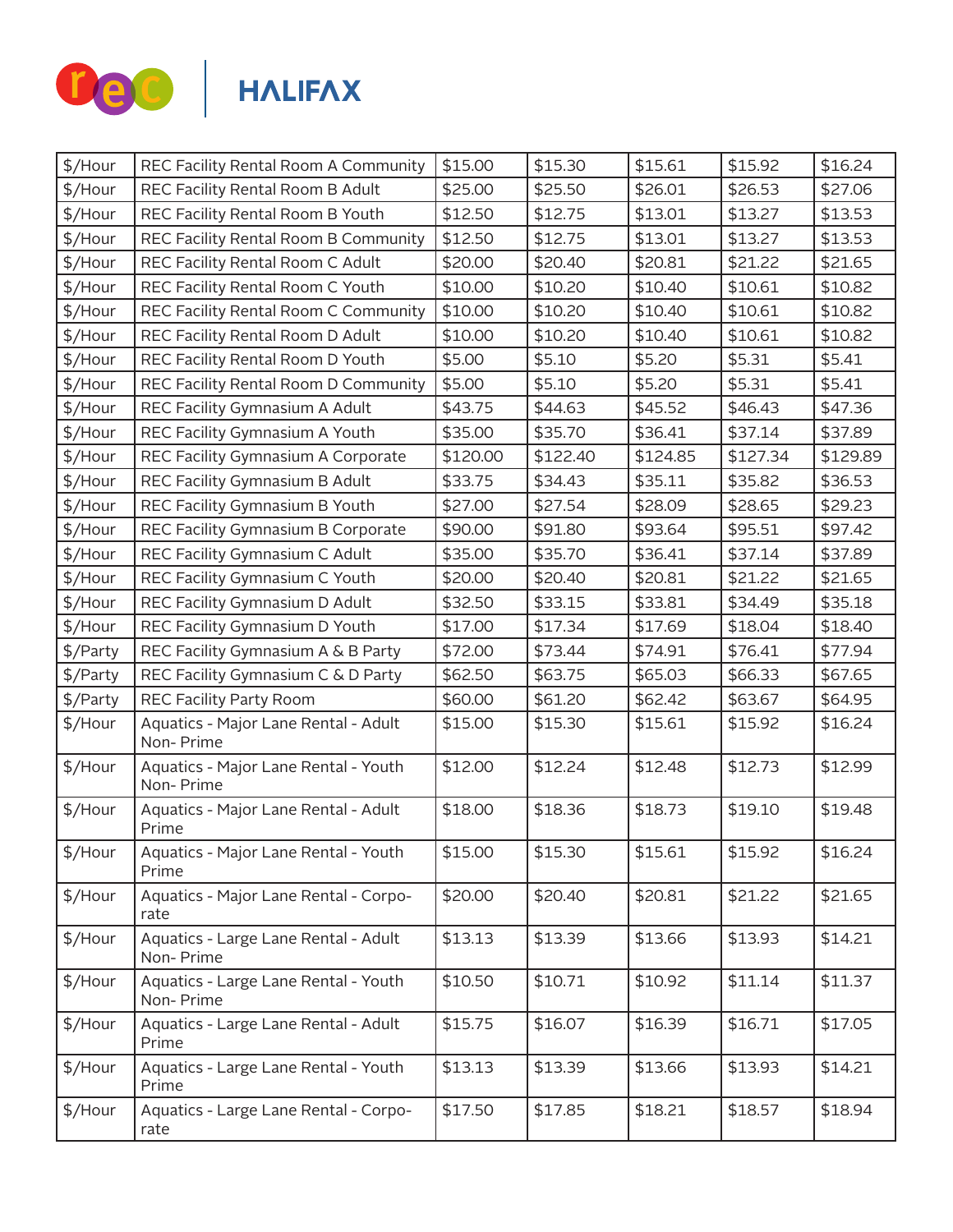

| \$/Hour                             | Aquatics - Small Lane Rental - Youth                      | \$11.25  | \$11.48  | \$11.70  | \$11.94  | \$12.18  |
|-------------------------------------|-----------------------------------------------------------|----------|----------|----------|----------|----------|
|                                     | Prime                                                     |          |          |          |          |          |
| \$/Hour                             | Aquatics - Small Lane Rental - Youth<br>Non-Prime         | \$9.00   | \$9.18   | \$9.36   | \$9.55   | \$9.74   |
| \$/Hour                             | Aquatics - Small Lane Rental - Adult<br>Prime             | \$13.50  | \$13.77  | \$14.05  | \$14.33  | \$14.61  |
| \$/Hour                             | Aquatics - Small Lane Rental - Adult<br>Non-Prime         | \$11.25  | \$11.48  | \$11.70  | \$11.94  | \$12.18  |
| \$/Hour                             | Aquatics - Small Lane Rental - Corpo-<br>rate             | \$15.00  | \$15.30  | \$15.61  | \$15.92  | \$16.24  |
| \$/Party                            | Aquatics - Birthday Party Large Pool +<br>Waves & Room    | \$205.00 | \$209.10 | \$213.28 | \$217.55 | \$221.90 |
| \$/Hour                             | Aquatics - Large Pool - Small Group <40                   | \$170.00 | \$173.40 | \$176.87 | \$180.41 | \$184.01 |
| \$/Hour                             | Aquatics - Large Pool - Medium Group<br><80               | \$205.00 | \$209.10 | \$213.28 | \$217.55 | \$221.90 |
| \$/Hour                             | Aquatics - Large Pool - Large <120                        | \$250.00 | \$255.00 | \$260.10 | \$265.30 | \$270.61 |
| \$/Hour                             | Aquatics - Major - Large Pool                             | \$140.00 | \$142.80 | \$145.66 | \$148.57 | \$151.54 |
| \$/Hour                             | Aquatics - Major - Small Pool                             | \$100.00 | \$102.00 | \$104.04 | \$106.12 | \$108.24 |
| \$/Hour                             | Aquatics - Major - Both Pools                             | \$230.00 | \$234.60 | \$239.29 | \$244.08 | \$248.96 |
| \$/Hour                             | Aquatics - Large - Pool Rental                            | \$140.00 | \$142.80 | \$145.66 | \$148.57 | \$151.54 |
| \$/Hour                             | Aquatics - Small - Pool Rental                            | \$100.00 | \$102.00 | \$104.04 | \$106.12 | \$108.24 |
| \$/Hour                             | Aquatics - Additional lifeguard fee                       | \$25.00  | \$25.50  | \$26.01  | \$26.53  | \$27.06  |
| \$/Party                            | Aquatics - Birthday Party Large Pool +<br><b>REC Zone</b> | \$170.00 | \$173.40 | \$176.87 | \$180.41 | \$184.01 |
| \$/Party                            | Aquatics - Birthday Party Small Pool +<br><b>REC ZONE</b> | \$130.00 | \$132.60 | \$135.25 | \$137.96 | \$140.72 |
| \$/Party                            | Aquatics - Birthday Party Large Pool +<br>Lounge          | \$165.00 | \$168.30 | \$171.67 | \$175.10 | \$178.60 |
| \$/Party                            | Aquatics - Birthday Party Small Pool +<br>Small Room      | \$125.00 | \$127.50 | \$130.05 | \$132.65 | \$135.30 |
| \$/Party                            | Aquatics - Birthday Party Both Pools +<br>REC Zone        | \$230.00 | \$234.60 | \$239.29 | \$244.08 | \$248.96 |
| "\$/Pack-<br>age<br>- day"          | Lebrun Lions Den/North Preston<br>Event/Wedding           | \$375.00 | \$382.50 | \$390.15 | \$397.95 | \$405.91 |
| "\$/Pack-<br>age<br>- half<br>day"  | Lebrun Lions Den/North Preston<br>Event/Wedding           | \$172.50 | \$175.95 | \$179.47 | \$183.06 | \$186.72 |
| \$/hour                             | Lebrun Lions Den - not for profit                         | \$26.00  | \$26.52  | \$27.05  | \$27.59  | \$28.14  |
| \$/hour                             | Lebrun Lions Den - Corporate                              | \$63.00  | \$64.26  | \$65.55  | \$66.86  | \$68.19  |
| \$/Pack-<br>age (Fri.,<br>Sat, Sun) | St. Mary's Boat Club Event/Wedding                        | \$725.00 | \$739.50 | \$754.29 | \$769.38 | \$784.76 |
| \$/Hour                             | St. Mary's Boat Club                                      | \$100.00 | \$102.00 | \$104.04 | \$106.12 | \$108.24 |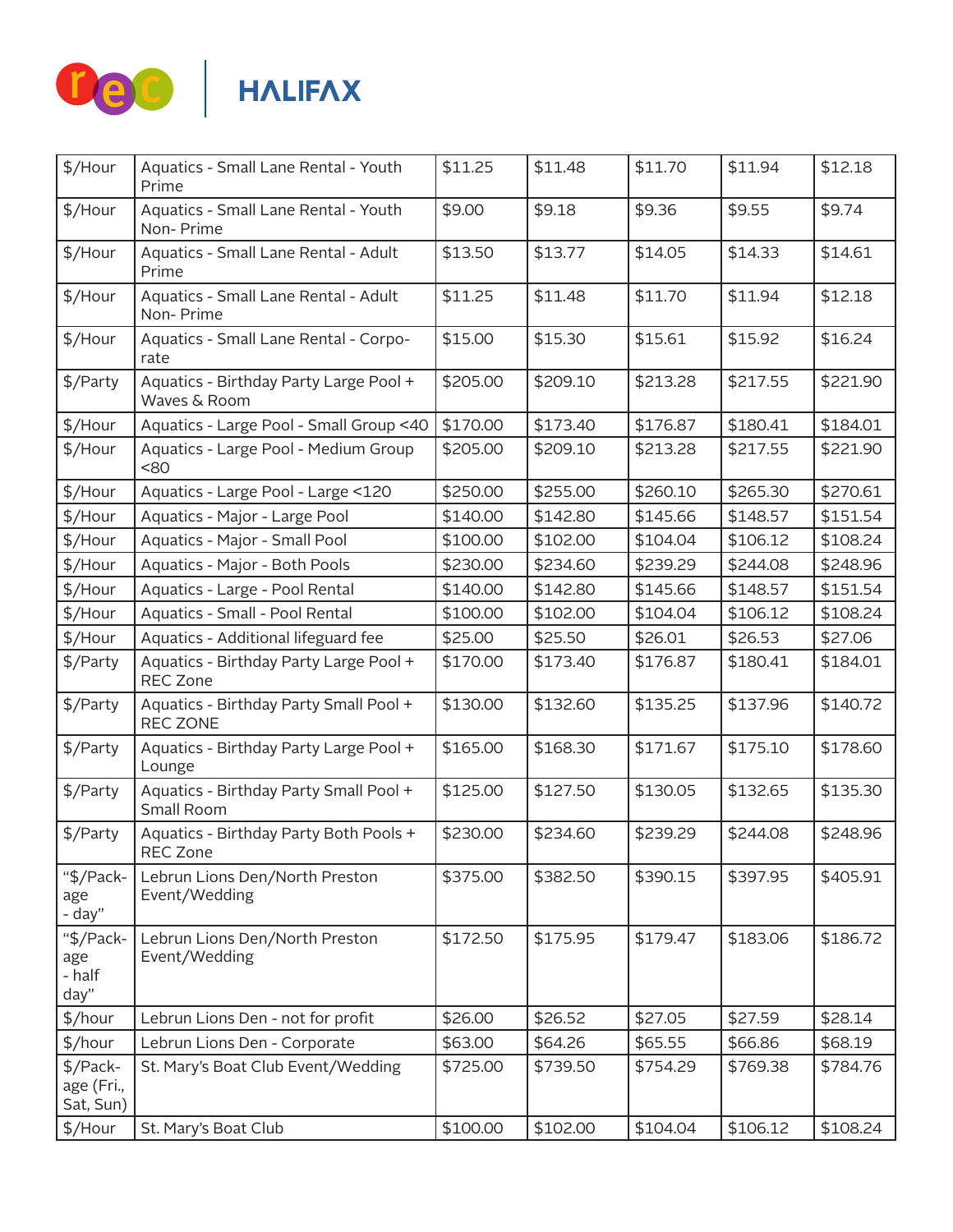

| \$/Hour<br>(eve-<br>nings<br>and | St. Mary's Boat Club    | \$140.00 | \$142.80 | \$145.66 | \$148.57 | \$151.54 |
|----------------------------------|-------------------------|----------|----------|----------|----------|----------|
| week-<br>ends)                   |                         |          |          |          |          |          |
| $$/De-$<br>posit                 | Wedding/Event Deposit   | \$200.00 | \$200.00 | \$200.00 | \$200.00 | \$200.00 |
| \$/hour                          | R Adult Flat Rate \$5   | \$5.00   | \$5.00   | \$5.00   | \$5.00   | \$5.00   |
| \$/hour                          | R Adult Flat Rate \$10  | \$10.00  | \$10.00  | \$10.00  | \$10.00  | \$10.00  |
| \$/hour                          | R Adult Flat Rate \$15  | \$15.00  | \$15.00  | \$15.00  | \$15.00  | \$15.00  |
| \$/hour                          | R Adult Flat Rate \$20  | \$20.00  | \$20.00  | \$20.00  | \$20.00  | \$20.00  |
| \$/hour                          | R Adult Flat Rate \$25  | \$25.00  | \$25.00  | \$25.00  | \$25.00  | \$25.00  |
| \$/hour                          | R Adult Flat Rate \$30  | \$30.00  | \$30.00  | \$30.00  | \$30.00  | \$30.00  |
| \$/hour                          | R Adult Flat Rate \$35  | \$35.00  | \$35.00  | \$35.00  | \$35.00  | \$35.00  |
| \$/hour                          | R Adult Flat Rate \$40  | \$40.00  | \$40.00  | \$40.00  | \$40.00  | \$40.00  |
| \$/hour                          | R Adult Flat Rate \$45  | \$45.00  | \$45.00  | \$45.00  | \$45.00  | \$45.00  |
| \$/hour                          | R Adult Flat Rate \$50  | \$50.00  | \$50.00  | \$50.00  | \$50.00  | \$50.00  |
| \$/hour                          | R Adult Flat Rate \$55  | \$55.00  | \$55.00  | \$55.00  | \$55.00  | \$55.00  |
| \$/hour                          | R Adult Flat Rate \$60  | \$60.00  | \$60.00  | \$60.00  | \$60.00  | \$60.00  |
| \$/hour                          | R Adult Flat Rate \$65  | \$65.00  | \$65.00  | \$65.00  | \$65.00  | \$65.00  |
| \$/hour                          | R Adult Flat Rate \$70  | \$70.00  | \$70.00  | \$70.00  | \$70.00  | \$70.00  |
| \$/hour                          | R Adult Flat Rate \$75  | \$75.00  | \$75.00  | \$75.00  | \$75.00  | \$75.00  |
| \$/hour                          | R Adult Flat Rate \$80  | \$80.00  | \$80.00  | \$80.00  | \$80.00  | \$80.00  |
| \$/hour                          | R Adult Flat Rate \$85  | \$85.00  | \$85.00  | \$85.00  | \$85.00  | \$85.00  |
| \$/hour                          | R Adult Flat Rate \$90  | \$90.00  | \$90.00  | \$90.00  | \$90.00  | \$90.00  |
| \$/hour                          | R Adult Flat Rate \$95  | \$95.00  | \$95.00  | \$95.00  | \$95.00  | \$95.00  |
| \$/hour                          | R Adult Flat Rate \$100 | \$100.00 | \$100.00 | \$100.00 | \$100.00 | \$100.00 |
| \$/hour                          | R Adult Flat Rate \$110 | \$110.00 | \$110.00 | \$110.00 | \$110.00 | \$110.00 |
| \$/hour                          | R Adult Flat Rate \$120 | \$120.00 | \$120.00 | \$120.00 | \$120.00 | \$120.00 |
| \$/hour                          | R Adult Flat Rate \$130 | \$130.00 | \$130.00 | \$130.00 | \$130.00 | \$130.00 |
| \$/hour                          | R Adult Flat Rate \$140 | \$140.00 | \$140.00 | \$140.00 | \$140.00 | \$140.00 |
| \$/hour                          | R Adult Flat Rate \$150 | \$150.00 | \$150.00 | \$150.00 | \$150.00 | \$150.00 |
| \$/hour                          | R Adult Flat Rate \$160 | \$160.00 | \$160.00 | \$160.00 | \$160.00 | \$160.00 |
| \$/hour                          | R Adult Flat Rate \$170 | \$170.00 | \$170.00 | \$170.00 | \$170.00 | \$170.00 |
| \$/hour                          | R Adult Flat Rate \$180 | \$180.00 | \$180.00 | \$180.00 | \$180.00 | \$180.00 |
| \$/hour                          | R Adult Flat Rate \$190 | \$190.00 | \$190.00 | \$190.00 | \$190.00 | \$190.00 |
| \$/hour                          | R Adult Flat Rate \$200 | \$200.00 | \$200.00 | \$200.00 | \$200.00 | \$200.00 |
| \$/hour                          | R Adult Flat Rate \$210 | \$210.00 | \$210.00 | \$210.00 | \$210.00 | \$210.00 |
| \$/hour                          | R Adult Flat Rate \$220 | \$220.00 | \$220.00 | \$220.00 | \$220.00 | \$220.00 |
| \$/hour                          | R Adult Flat Rate \$230 | \$230.00 | \$230.00 | \$230.00 | \$230.00 | \$230.00 |
| \$/hour                          | R Adult Flat Rate \$240 | \$240.00 | \$240.00 | \$240.00 | \$240.00 | \$240.00 |
| \$/hour                          | R Adult Flat Rate \$250 | \$250.00 | \$250.00 | \$250.00 | \$250.00 | \$250.00 |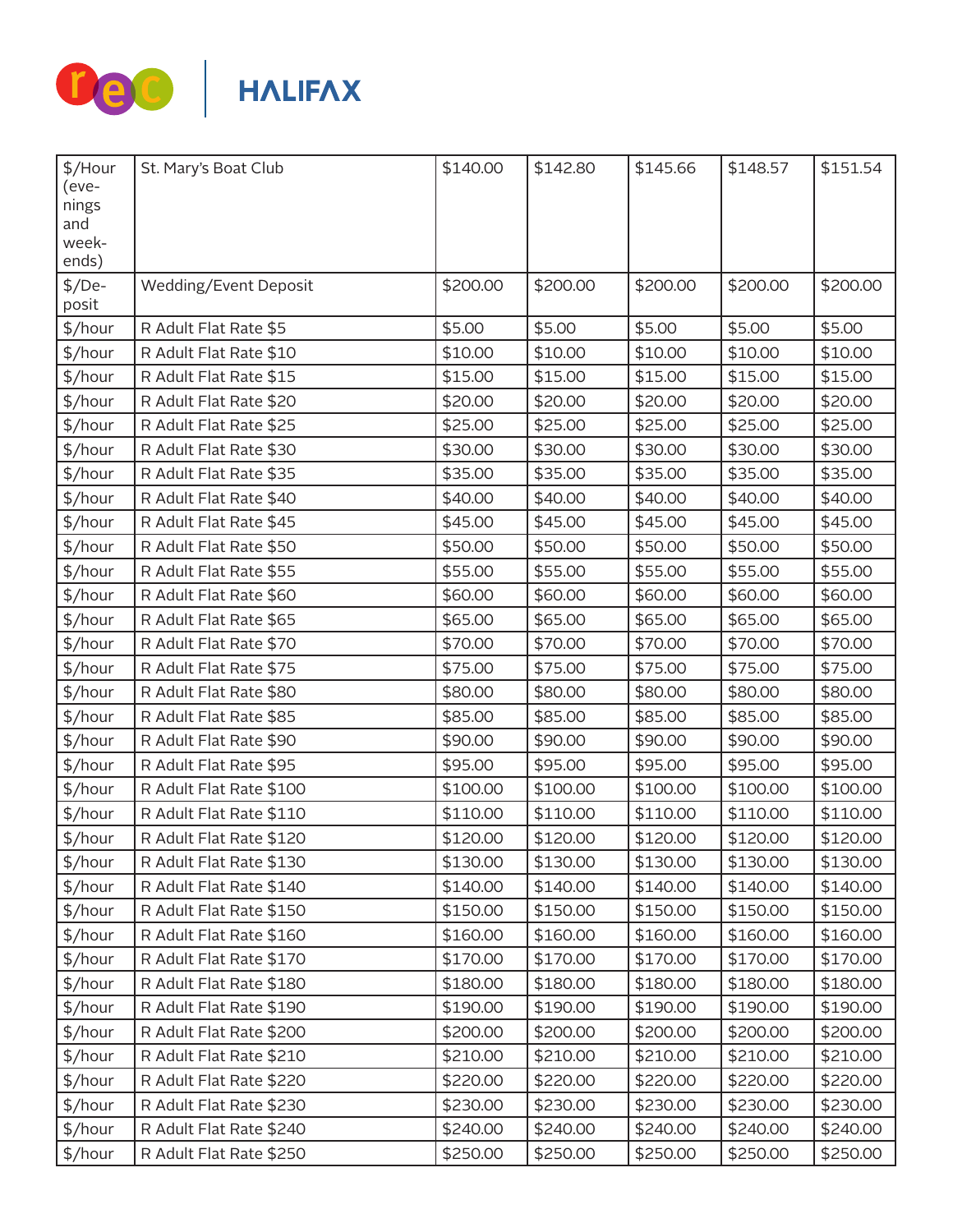

| \$/hour | R Corporate Flat Rate \$5   | \$5.00   | \$5.00   | \$5.00   | \$5.00   | \$5.00   |
|---------|-----------------------------|----------|----------|----------|----------|----------|
| \$/hour | R Corporate Flat Rate \$10  | \$10.00  | \$10.00  | \$10.00  | \$10.00  | \$10.00  |
| \$/hour | R Corporate Flat Rate \$15  | \$15.00  | \$15.00  | \$15.00  | \$15.00  | \$15.00  |
| \$/hour | R Corporate Flat Rate \$20  | \$20.00  | \$20.00  | \$20.00  | \$20.00  | \$20.00  |
| \$/hour | R Corporate Flat Rate \$25  | \$25.00  | \$25.00  | \$25.00  | \$25.00  | \$25.00  |
| \$/hour | R Corporate Flat Rate \$30  | \$30.00  | \$30.00  | \$30.00  | \$30.00  | \$30.00  |
| \$/hour | R Corporate Flat Rate \$35  | \$35.00  | \$35.00  | \$35.00  | \$35.00  | \$35.00  |
| \$/hour | R Corporate Flat Rate \$40  | \$40.00  | \$40.00  | \$40.00  | \$40.00  | \$40.00  |
| \$/hour | R Corporate Flat Rate \$45  | \$45.00  | \$45.00  | \$45.00  | \$45.00  | \$45.00  |
| \$/hour | R Corporate Flat Rate \$50  | \$50.00  | \$50.00  | \$50.00  | \$50.00  | \$50.00  |
| \$/hour | R Corporate Flat Rate \$55  | \$55.00  | \$55.00  | \$55.00  | \$55.00  | \$55.00  |
| \$/hour | R Corporate Flat Rate \$60  | \$60.00  | \$60.00  | \$60.00  | \$60.00  | \$60.00  |
| \$/hour | R Corporate Flat Rate \$65  | \$65.00  | \$65.00  | \$65.00  | \$65.00  | \$65.00  |
| \$/hour | R Corporate Flat Rate \$70  | \$70.00  | \$70.00  | \$70.00  | \$70.00  | \$70.00  |
| \$/hour | R Corporate Flat Rate \$75  | \$75.00  | \$75.00  | \$75.00  | \$75.00  | \$75.00  |
| \$/hour | R Corporate Flat Rate \$80  | \$80.00  | \$80.00  | \$80.00  | \$80.00  | \$80.00  |
| \$/hour | R Corporate Flat Rate \$85  | \$85.00  | \$85.00  | \$85.00  | \$85.00  | \$85.00  |
| \$/hour | R Corporate Flat Rate \$90  | \$90.00  | \$90.00  | \$90.00  | \$90.00  | \$90.00  |
| \$/hour | R Corporate Flat Rate \$95  | \$95.00  | \$95.00  | \$95.00  | \$95.00  | \$95.00  |
| \$/hour | R Corporate Flat Rate \$100 | \$100.00 | \$100.00 | \$100.00 | \$100.00 | \$100.00 |
| \$/hour | R Corporate Flat Rate \$110 | \$110.00 | \$110.00 | \$110.00 | \$110.00 | \$110.00 |
| \$/hour | R Corporate Flat Rate \$120 | \$120.00 | \$120.00 | \$120.00 | \$120.00 | \$120.00 |
| \$/hour | R Corporate Flat Rate \$130 | \$130.00 | \$130.00 | \$130.00 | \$130.00 | \$130.00 |
| \$/hour | R Corporate Flat Rate \$140 | \$140.00 | \$140.00 | \$140.00 | \$140.00 | \$140.00 |
| \$/hour | R Corporate Flat Rate \$150 | \$150.00 | \$150.00 | \$150.00 | \$150.00 | \$150.00 |
| \$/hour | R Corporate Flat Rate \$160 | \$160.00 | \$160.00 | \$160.00 | \$160.00 | \$160.00 |
| \$/hour | R Corporate Flat Rate \$170 | \$170.00 | \$170.00 | \$170.00 | \$170.00 | \$170.00 |
| \$/hour | R Corporate Flat Rate \$180 | \$180.00 | \$180.00 | \$180.00 | \$180.00 | \$180.00 |
| \$/hour | R Corporate Flat Rate \$190 | \$190.00 | \$190.00 | \$190.00 | \$190.00 | \$190.00 |
| \$/hour | R Corporate Flat Rate \$200 | \$200.00 | \$200.00 | \$200.00 | \$200.00 | \$200.00 |
| \$/hour | R Corporate Flat Rate \$210 | \$210.00 | \$210.00 | \$210.00 | \$210.00 | \$210.00 |
| \$/hour | R Corporate Flat Rate \$220 | \$220.00 | \$220.00 | \$220.00 | \$220.00 | \$220.00 |
| \$/hour | R Corporate Flat Rate \$230 | \$230.00 | \$230.00 | \$230.00 | \$230.00 | \$230.00 |
| \$/hour | R Corporate Flat Rate \$240 | \$240.00 | \$240.00 | \$240.00 | \$240.00 | \$240.00 |
| \$/hour | R Corporate Flat Rate \$250 | \$250.00 | \$250.00 | \$250.00 | \$250.00 | \$250.00 |
| \$/hour | R Youth Flat Rate \$5       | \$5.00   | \$5.00   | \$5.00   | \$5.00   | \$5.00   |
| \$/hour | R Youth Flat Rate \$10      | \$10.00  | \$10.00  | \$10.00  | \$10.00  | \$10.00  |
| \$/hour | R Youth Flat Rate \$15      | \$15.00  | \$15.00  | \$15.00  | \$15.00  | \$15.00  |
| \$/hour | R Youth Flat Rate \$20      | \$20.00  | \$20.00  | \$20.00  | \$20.00  | \$20.00  |
| \$/hour | R Youth Flat Rate \$25      | \$25.00  | \$25.00  | \$25.00  | \$25.00  | \$25.00  |
| \$/hour | R Youth Flat Rate \$30      | \$30.00  | \$30.00  | \$30.00  | \$30.00  | \$30.00  |
| \$/hour | R Youth Flat Rate \$35      | \$35.00  | \$35.00  | \$35.00  | \$35.00  | \$35.00  |